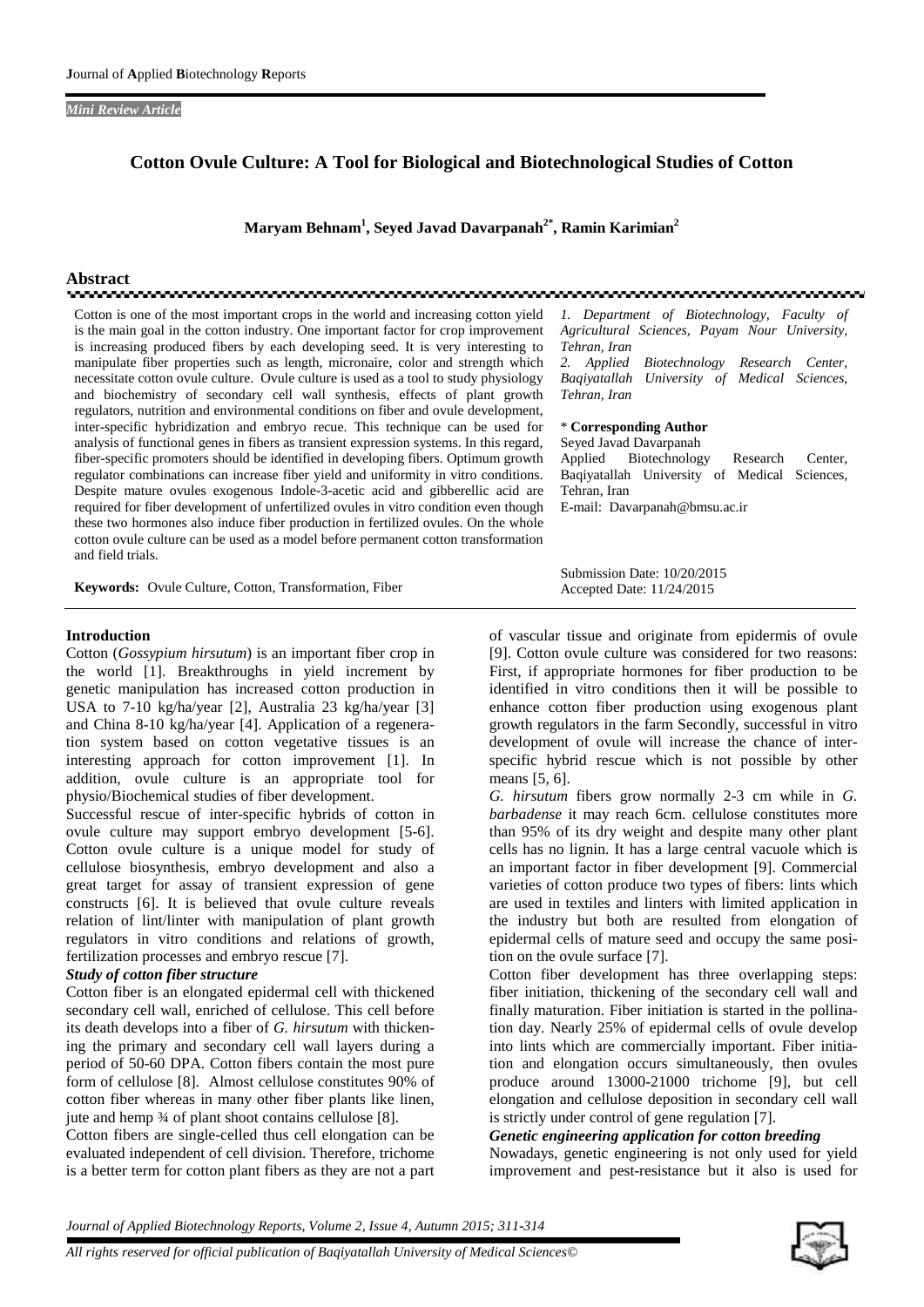improvement of cotton fiber properties which includes length, micronaire, color and strength [8].

Cotton is an important crop and genetics play an important role in its modern cultivation and has a prominent effect on its production [10].To apply genetic engineering, a trustworthy and genotype-independent regeneration system is required. Although somatic embryogenesis has been developed however, some problems have been remained unsolved. For example only a few verities such as Coker can produce somatic embryos and regenerate [10]. Ovule culture is an efficient step toward cotton breeding [1]. This system is a proper model to study transient expression of gene constructs because gene expression in cotton fiber can be studied at different steps of fiber growth and properties [8].

## *Cotton cultivars for ovule culture*

Ovules of three genotypes Reshmi, Reshmani, Th3/83 have been used as explants for callus induction [1]. Commercial importance of *G. hirsutum* and *G. barbadense* due to their longer fibers have made researchers to use their cultivars in studies for cotton fiber modification [6, 7, 11, 12,]. Also growth of submerged fibers and ovules in several cultivars including Texas Market, Coker312, DP50 and S501 was studied [13].

## *Proper time for ovule isolation*

Cotton flower petals are white in color in the pollination day and the first day after pollination they turn pink [14]. The culture of 1, 2, 3, 4, 7 Day Post-Anthesis (DPA) cotton ovules for 72 h in a hormone-free medium determined that cell division is rare in 1DPA and does not happen in 7 DPA ovules whereas the highest frequency of cell division occurs in 2-4 DPA ovules. Therefore, fiber cell division is a function of ovule age and it happens in absence of exogenous hormones [15]. Regarding this, 48h DPA is the best time for ovule harvest and isolation which is enough for pollen to reach ovules and assure of maximum chance of fertilization for each ovary. In addition, 2DPA ovules submerge in the liquid medium but 1DPA ones sink. This buoyancy results in maximum ovule growth and fiber production [14].

In presence of 0.5  $\mu$ m Gibberellic acid (GA<sub>3</sub>) and 5-20  $\mu$ m indole-3-acetic acid (IAA), 0DPA has been reported the best age for ovule culture and fiber elongation [13-14]. On the whole, 24-48h DPA has been reported the best age for ovule isolation because multicellular fibers are rarely visible in this age [12, 14, 15].

### *Sterilization of ovaries for ovule culture*

Isolated ovaries are immersed in 70% ethanol for 5-10 minutes and 3-5 times rinsed with sterile distilled water [13]. Beasley has immersed ovaries for 20 min in a solution of NaOCl 6% with 0, 0.5 and 2 % Tween, then rinsing with sterile distilled water and finally sterilization on the flame [15].

### *Ovule culture media*

The first cotton ovule culture was reported on a low salt medium containing casein hydrolysate, vitamins, IAA and GA applied for 6DPA ovules resulted in unusual growth of ovules but normal fibers growth [16]. Many published protocols advise low salt formulations such as White, 1957 or Nich, 1951 which ovules are submerged in them but

these media do not support optimum condition for ovule culture [5-6] therefore, low salt media are not proper ones for ovule culture [16]. Addition of coconut milk can also increase young ovule lifetime and agar will cause ovule browning [13]. Murashig-Skoog (MS) medium with two modifications can be used successfully for ovule culture. Firstly, substitution of  $NH<sub>4</sub>NO<sub>3</sub>$  with  $KNO<sub>3</sub>$  as a sole nitrogen source and secondly, using a mixture of glucose and sucrose instead of sucrose [6, 7]. It also has been reported that respiration inhibitors rotenone and thiourea has no effect on fiber elongation and ovule fresh weight [17].

Addition of 0.09-0.19 mM exogenous calcium to Beasley and Ting (BT) medium has increased fiber length while normal calcium concentration of 3 mM in BT medium does not seems has any effect on fiber elongation. Therefore, usually high concentration of calcium inhibits fiber development [18].

Also, addition of osmotic materials such as sorbitol to BT medium express inhibitory effects of cotton ovule development and pH differences of the medium at the end of culture period [6].

### *Plant growth regulators in cotton ovule culture*

Immature cotton ovules were cultured as explants for callus induction on MS medium containing different concentrations of IAA, 2,4 –D , IBA and kinetin (3-4 mg/L) which 3 mg/L 2,4-D showed the best results [1]. Exogenous plant growth regulators are required for in vitro culture of immature cotton ovule and fiber growth. Auxin and gibberellic acid increase fiber production of fertilized ovules  $[13, 19]$  and  $GA_3$  increases fiber chains production. A combination of ABA and kinetin in a basal medium without PGRs causes ovule browning, further experiments revealed their antagonistic effects in ovule culture [7, 19, 20].

A comparison of cotton fiber growth revealed that NAA affects more on genes involved in cellulose synthesis of secondary cell wall rather than IAA [12]. IAA induces more fiber production in unfertilized ovules compared with  $GA_3$  and both together showed synergistic effect. Exogenous kinetin increases the size of unfertilized ovules but has no effect on fiber growth alone, while ABA inhibits fiber development in unfertilized ovules [6-7]. In such ovules fiber cell division occurs in absence of exogenous plant growth regulators and addition of IAA and GA<sup>3</sup> decrease frequency of multi-cellular fibers. IAA alone can decrease this frequency but  $GA_3$  has no effect alone. After 72 h ovule culture in presence of IAA frequency of multicellular fibers is about 5% whereas during the same period, in presence of  $GA_3$  this frequency is  $1/5<sup>th</sup>$  of when both exist in the medium, indicating they modulate each other effects [15]. It has been reported that temperature lower than 34°C inhibited fiber elongation but not in presence of exogenous auxin or ammonium [11].

Study of plant growth regulators on fiber elongation determined that fiber elongation does not occur in absence of IAA or  $GA_3$  while Kinetin with the two PGRs is used for ovule growth without epidermal fiber production. ABA, similar to high concentrations of kinetin decreased ovule capacity for fiber production in presence of IAA and  $GA<sub>3</sub>$  [14].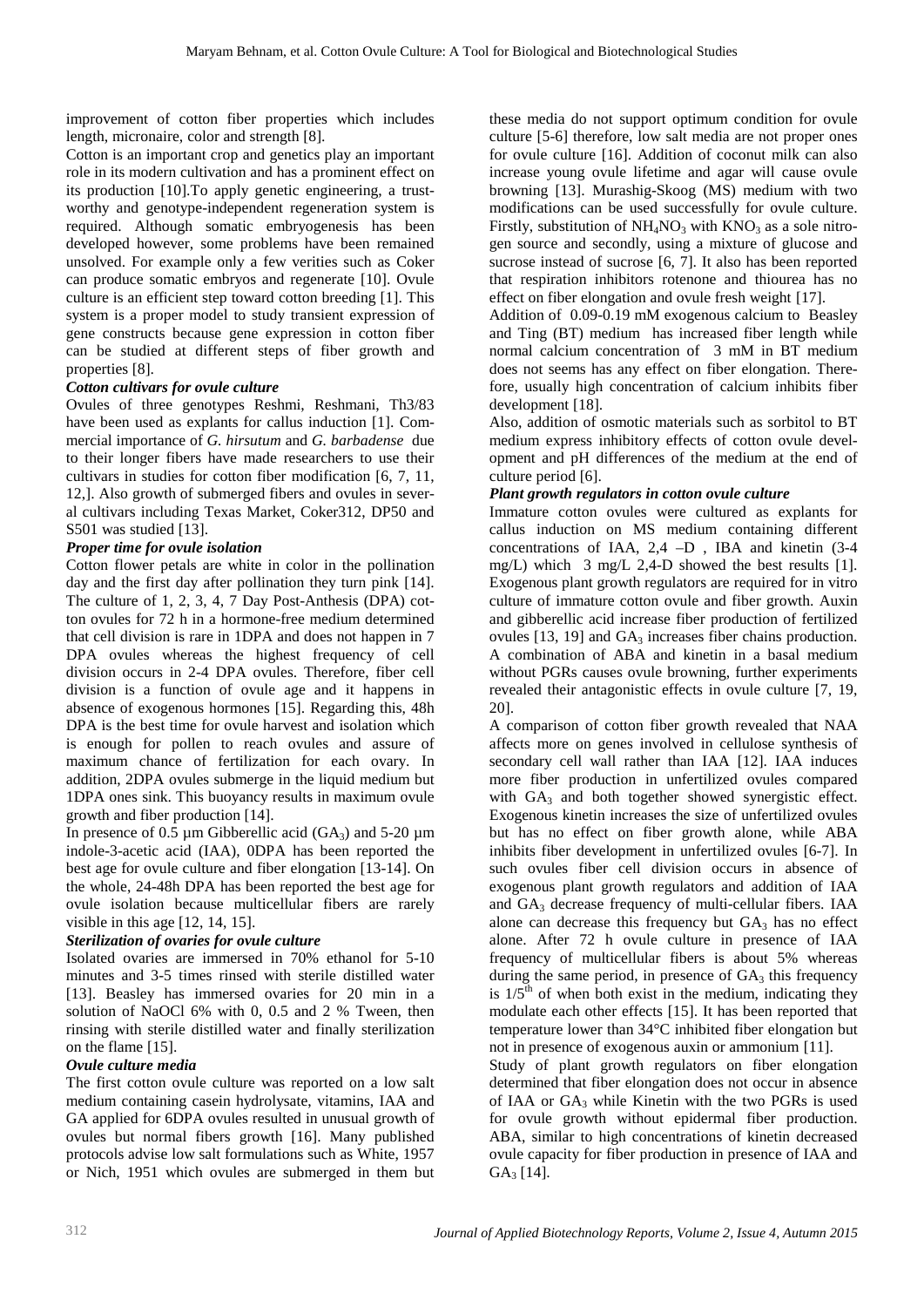In conclusion, it seems that IAA provides optimum condition for fiber production effectively while  $GA_3$ provides this condition for fertilized ovules and in all performed experiments IAA has produced more fiber than GA<sub>3</sub> [7, 12, 15, 19].

#### *Optimum temperature for in vitro ovule culture*

Growth circles of cotton fibers seldom can be detected in temperature below 28°C whereas in temperature over 34°C growth circles are continuously established on secondary cell wall of fibers in ovule culture. Therefore, it seems that 28°C is the threshold temperature for in vitro ovule culture [11]. It has been reported that development of immature ovules and fiber elongation increases with a temperature shift of 20°C to 30°C. Ovules remained white in temperatures higher than 30°C during a 3 week culture period, but temperature increment to 35°C resulted in ovule browning after 10-15 days. It is also worth mentioning that ovules from greenhouse plants in the middle of summer produce more fiber than ovules from plants in the middle of winter [14]. Most ovules were not able to produce fiber in temperatures below 34 $^{\circ}$ C, but in presence of NH<sub>4</sub><sup>+</sup> they could produce more fibers in temperatures below 28°C- 32°C [16].

### *Ovule transformation*

Ovule culture can be used for the analysis of functional genes in transient expression system which requires identification of fiber-specific promoters [9]. Ovules were transformed with fiber-specific construct directing *gus* expression in fibers using biolistic method. Expression of reporter gene *gus* occurred several hours after particle bombardment and it was determined that fiber cells continue their growth after transformation [21]. Also, sonication assisted Agrobacterium- mediated transformation (SAAT) method has been reported a highly effective method for ovule transformation [22]. Ovule transformation of "Varamin" cultivar using *Agrobacterium* vacuum infiltration technique showed successful expression of *gfp* under control of CaMV35S promoter and also fiber specific expression of a spider silk protein gene *MaSp1* under control of GaRD22-like1core promoter [23].

## *Visualization of elongated fibers in ovule culture*

To determine effect of culture conditions on fiber growth, ovules are immersed in a solution of 0.018% Toluidine blue, washed in distilled water for 60 seconds, then are washed with formalin: acetic acid: ethanol (FAA) and the absorption of the retained color is measured using a colorimeter or spectrophotometer and is compared with the control [6, 7, 18 , 24].

## **Conclusion**

Cotton ovule culture is a proper model for study of transient expression of functional genes in fibers, effects of hormones, temperature and many other effective factors on fiber growth. More elongated and stronger fibers will have more application in the industry; therefore more attention is paid to study of efficient factors on length and strength of fibers. The best time for ovule isolation is 48h DPA and the best temperature for ovule culture is 28°C-34°C. Also, study of effect of different plant growth regulators on ovule culture revealed that IAA is the most efficient PGR

for fiber elongation and  $GA_3$  has synergistic effect on fiber development. Regarding all fore-mentioned ovule culture is a fast and reliable method to study gene function in fiber development before permanent cotton transformation and its application in agriculture and textile industry.

#### **Acknowledgements**

This paper is adopted from the thesis "Transient expression of spider silk protein in cotton fiber" as a sub-project of "study of production of spider silk MaSp1 protein in seed trichomes (cotton fibers) which has been accomplished in Applied Biotechnology Research Center, Baqiyatallah University of Medical Science.

#### **References**

1. Memon, S., Mari, S. N., Mari, A. K., Gaddi, N.H., Induction of callus through anther and ovule culture in upland cotton ( *Gossypium hirsutum* L.), *World Appl Sci*, 2010, Vol. 8, pp. 76-79.

2. Wells, R., Meredith, W. R., Comparative growth of obsolete and modern cotton cultivars: III. relationship of yield to observed growth characteristics, 1984, *Crop Sci*, Vol. 24, pp. 868- 872.

3. Constable, G. A., Reid, P. E., Thomson, N. J., Approaches utilized in breeding and development of cotton cultivars in Australia. Genetic Improvement of Cotton: Emerging Technologies. Jenkins, J.N and Saha, S., Eds., 2001, pp. 1–15.

4. Kong, W., Yu Yan, G., Wu Gang, W., Field resistance evaluations of Bt transgenic cotton GK Series to Cotton Bollworm, *Acta Phytophylacica Sin*, 2000, Vol.27, pp.317-321.

5. Birnbaum, E. H., Dugger, W. M., Beasley, B. C., Interaction of boron with components of nucleic acid metabolism in cotton ovules cultured *In Vitro*, *Plant physiol,* 1977, Vol. 59, pp. 1034- 1038.

6. Triplett, B. A., Cotton ovule culture: A tool for basic biology, biotechnology and cotton improvement, *In Vitro Cell. Dev. Biol- Plant*, 2000, Vol. 36, pp. 93-101.

7. Beasley, C. A., Ting, I. P., Linkins, A. E., Birnbaum, E. H., Delmer, D. P., Cotton ovule culture: A Review of Progress and a Preview of Potential, Tissue Culture and Plant Science*.* Academic Press, New York, 1974, pp. 169-192.

8. Gordon, S., Hsieh, Y. L. eds., 2006. *Cotton: Science and technology*. Wood head Publishing.

9. Kim, H.J., Triplett, B.A., Cotton Fiber Growth in Planta and In Vitro Models for Plant Cell Elongation and Cell Wall Biogene sis, *Plant Physiol,* 2001, Vol. 127, pp. 1361-1366.

10. Jiang, B., Optimization of Agrobacterium mediated cotton transformation using shoot apices explants and quantitative trait loci analysis of yield and yield component traits in upland cotton (*Gossypium hirsutum* L), 2004, A Dissertation. Louisiana State University.

11. Haigler, C. H., Rao, N. R., Roberts, E. M., Huang, J. Y., Upchurch, D. R., Trolinder, N. L., Cultured ovules as models for cotton fiber development under low temperatures, *Plant Physiol,* 1991, Vol. 95, pp. 88-96.

12. Singh, B., Cheek, H. D., Haigler, C. H., A synthetic auxin (NAA) suppresses secondary wall cellulose synthesis and en hances elongation in cultured cotton fiber, *Plant Cell Rep*, 2009, Vol. 28, pp. 1023-1032.

13. Feng, R. and Brown, R. M., 2000. A novel cottong ovule culture: Induction, growth, and characterization of submerged cotton fibers (*Gossypium hirsutum* L.). In Vitro Cellular & Developmental Biology-Plant, 36(4), pp. 293-299.

14. Beasley, C. A., In vitro culture of fertilized cotton ovules, 1971.

15. Hof, J., Saha, S., Cotton fibers can undergo cell division, *Am J Bot*, 1997, Vol. 84, pp. 1231-1231.